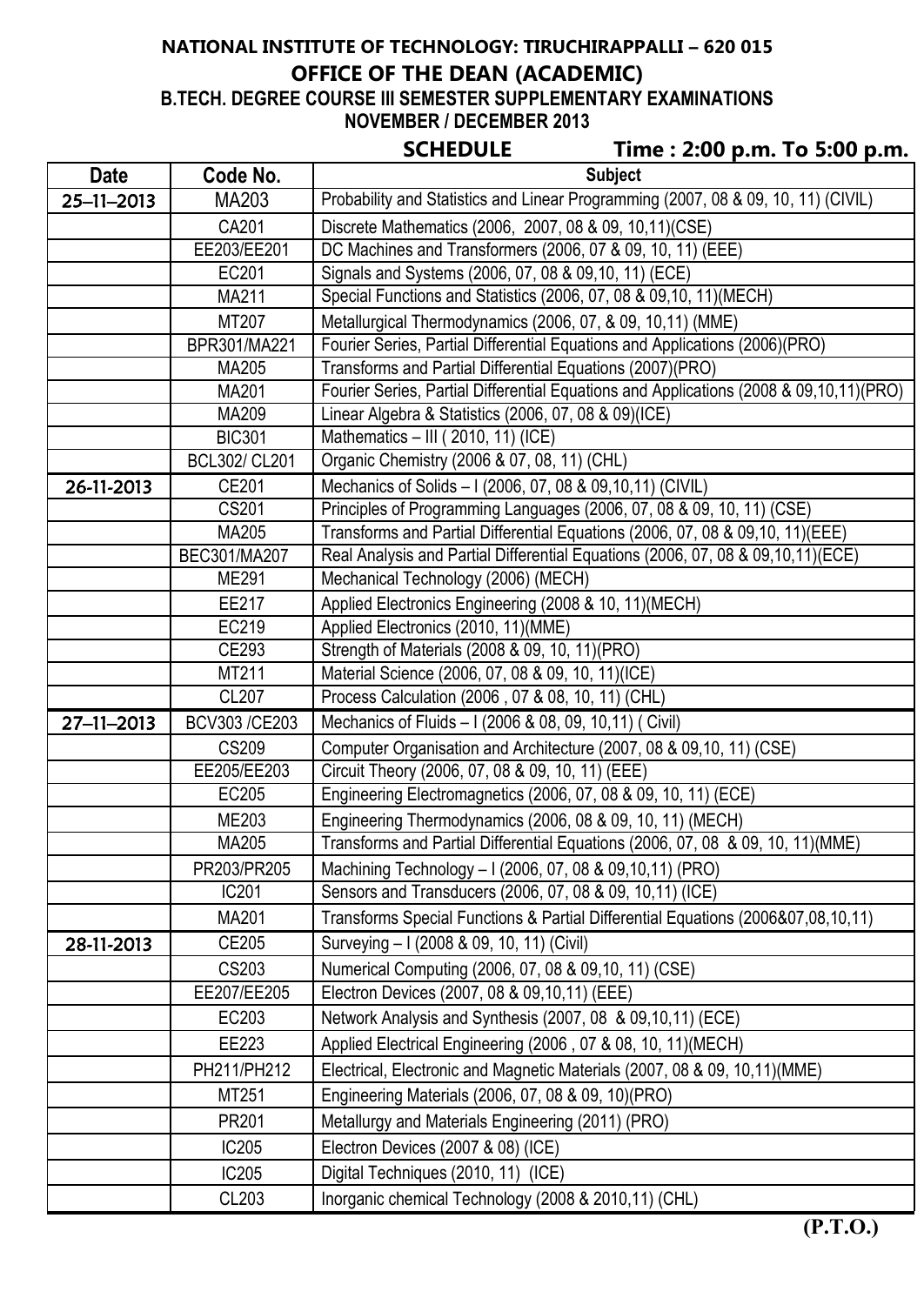| <b>Date</b> | Code No.       | <b>Subject</b>                                                             |
|-------------|----------------|----------------------------------------------------------------------------|
| 29-11-2013  | BCV305/CE207   | Geo-Technical Engineering - I (2007, 08 & 09, 10,11) (Civil)               |
|             | CS205          | Data Structures (2006, 07, 08 & 09, 10, 11) (CSE)                          |
|             | <b>BEE305</b>  | Thermal Engineering (2008 & 09, 10) (EEE)                                  |
|             | BEC305/EC207   | Semiconductor Physics and Devices (2006, 07, 08 & 09, 10,11) (ECE)         |
|             | CE281          | Strength of Materials (2006, 07, 08 & 09, 10,11) (MECH)                    |
|             | MT211/MT213    | Physical Metallurgy (2006, 07, 08 & 09, 10, 11) (MME)                      |
|             | PR201          | Foundry Technology (2006) (PRO)                                            |
|             | PR203          | Casting Technology (2008 & 09, 10, 11) (PRO)                               |
|             | CE283          | Thermodynamics and Fluid Mechanics (A & B) (2007 & 09, 10, 11)(ICE)        |
|             | BCL305 / CL205 | Fluid Mechanics (2006) (CHL)                                               |
|             | <b>CL205</b>   | Momentum Transfer (2007 & 08, 10,11) (CHL)                                 |
| 02-12-2013  | CE209          | Concrete Technology (2009, 10, 11) (Civil)                                 |
|             | CS207          | Digital Computer Fundamentals (2007, 08 & 09, 10, 11) (CSE)                |
|             | BEE306/CE287   | Mechanics of Solids & Fluids (2006 & 07, 09,10, 11) (EEE)                  |
|             | EC209          | Digital Circuits and Systems (2008 & 09, 10, 11) (ECE)                     |
|             | BME304/PR221   | Production Technology - I (2007, 08 & 09,10, 11) (MECH)                    |
|             | CE281          | Strength of Materials (2006, 07 & 09,10, 11) (MME)                         |
|             | EE245 /E225    | Applied Electronics (2007, 08 & 09, 11)(PRO)                               |
|             | IC203          | Circuit Theory (2006, 08 & 09, 10, 11) (ICE)                               |
|             | EE227          | Digital Electronics (2006 & 08, 10, 11) (CHL)                              |
| 03-12-2013  | MT209          | Mineral Processing and Metallurgical Analysis (2007, 08 & 09,10, 11) (MME) |

**VENUE : IT CENTRE – 201, 301 & 302**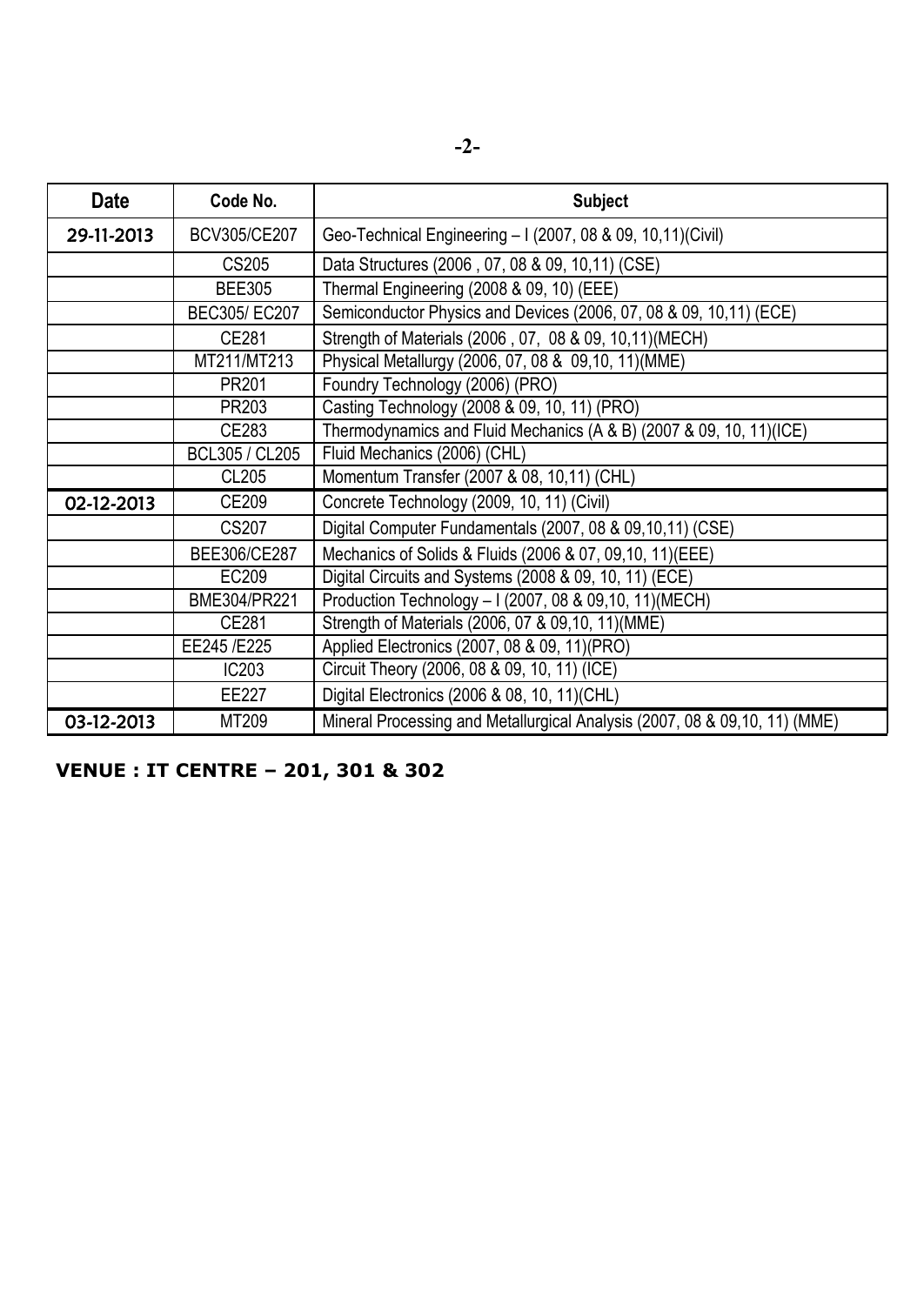### **NATIONAL INSTITUTE OF TECHNOLOGY: TIRUCHIRAPPALLI – 620 015 OFFICE OF THE DEAN(ACADEMIC) B.TECH. DEGREE COURSE V SEMESTER SUPPLEMENTARY EXAMINATIONS– NOVEMBER 2013 SCHEDULE**

# **Time : 2:00 p.m. To 5:00 p.m.**

| Date & Time | Code No.      | <b>Subject</b>                                                           |
|-------------|---------------|--------------------------------------------------------------------------|
| 18-11-2013  | CE301         | Environmental Engineering - I (2006, & 07, 08, 09, 10) (Civil)           |
|             | MA304         | Principles of Operations Research (2006, & 07, 08, 09, 10) (CSE)         |
|             | EE305         | Linear Integrated Circuits (2006, & 07, 08, 09, 10) (EEE)                |
|             | EC301         | Statistical Theory of Communication (2006 & 08, 09, 10) (ECE)            |
|             | ME303         | Heat and Mass Transfer (2006, & 07, 08, 09, 10) (Mech.)                  |
|             | MT305         | Composites (2006) (MME)                                                  |
|             | MT305         | Composites and Polymers (2007 & 08, 09, 10) (MME)                        |
|             | MA303         | Applied Statistics (2006, & 07, 08, 09, 10)(PRO)                         |
|             | IC301         | Electrical and Electronic Measurements (2006, 07) (ICE)                  |
|             | IC301         | Industrial Instrumentation - II (2008 & 09, 10) (ICE)                    |
|             | CL301         | Chemical Reaction Engineering (2006 & 08, 09, 10) (CHL)                  |
| 19-11-2013  | CE303         | Structural Analysis - I (2007 & 08, 09, 10) (Civil)                      |
|             | <b>CS309</b>  | Logical Foundations of Computer Science (2006) (CSE)                     |
|             | CS309         | Combinatorics and Graph Theory (2007 & 08, 09, 10) (CSE)                 |
|             | EE301 / EE303 | Transmission and Distribution of Electrical Energy (2006,07&08,09)(EEE)  |
|             | EE301         | Power System Analysis (2010) (EEE)                                       |
|             | EC307         | Antennas and Probagation (2006 & 08, 09, 10) (ECE)                       |
|             | ME307         | Analysis and Design of Machine Components (2006, & 07, 08, 09, 10) (Mec) |
|             | MT307         | Materials Joining Technology (2008 & 09, 10) (MME)                       |
|             | PR307         | Theory of Machines - II (2006, 07) (PRO)                                 |
|             | PR307         | Design for manufacture and Assembly (2008, 10) (PRO)                     |
|             | EC317         | Principles of Communication Systems (2006, & 07, 08, 09, 10) (ICE)       |
| 20-11-2013  | CE309         | Hydraulic Machinery (2007 & 08, 09, 10) (Civil)                          |
|             | CS303         | Computer Networks (2006, & 07, 08, 09, 10) (CSE)                         |
|             | EE303         | Digital Electronics (2006, 07 & 08, 09) (EEE)                            |
|             | EE307         | High Voltage Engineering (2010) (EEE)                                    |
|             | EC311         | Advanced Microprocessors (2006 & 08, 09) (ECE)                           |
|             | MA301         | Numerical Methods (2006 & 08, 09, 10)(Mech)                              |
|             | MT309         | Mechanical Behaviour of Materials (2006 & 08, 09, 10) (MME)              |
|             | PR303         | Design of Machine Elements (2006) (PRO)                                  |
|             | PR311         | Computer Aided Drafting of Machine Elements (2007) (PRO)                 |
|             | PR303         | Design of Machine Elements (2008, 10) (PRO)                              |
|             | IC307         | Programming Tools and Techniques (2006, 07) (ICE)                        |
|             | IC307         | Digital Signal Processing (2008 & 09, 10) (ICE)                          |
|             | CL309         | Heat Transfer (2006, & 07, 08, 09, 10) (CHL)                             |

(P.T.O.)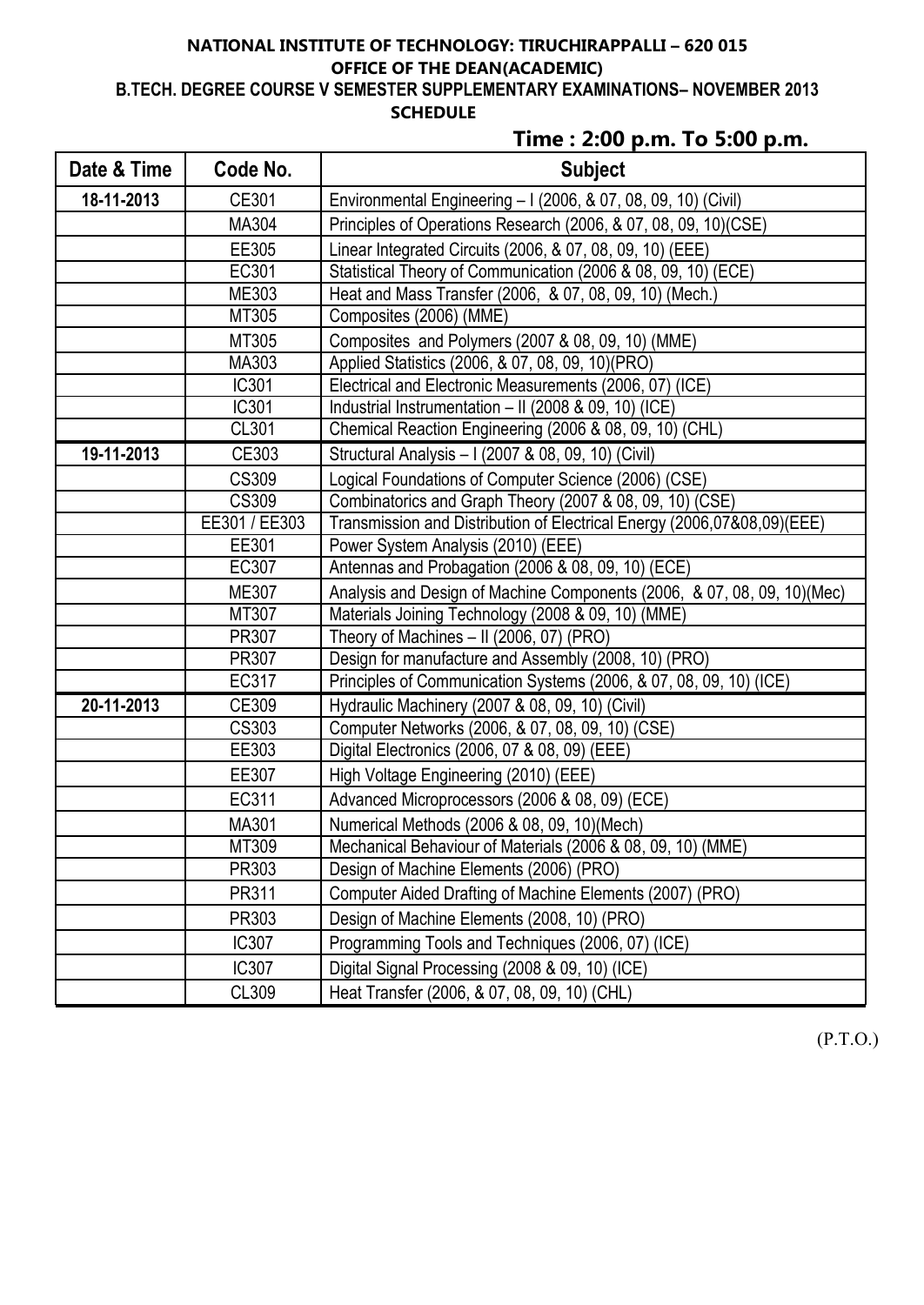| Date & Time | CODE NO.      | <b>Subject</b>                                                      |
|-------------|---------------|---------------------------------------------------------------------|
| 21-11-2013  | CE307         | Steel Structures - I (2006, & 07, 08, 09) (Civil)                   |
|             | <b>CS305</b>  | Microprocessor Systems (2006, & 07, 08, 09, 10) (CSE)               |
|             | EE307 / EE309 | Control Systems (2006, & 07, 08, 09, 10) (EEE)                      |
|             | EC309         | Analog Integrated Circuits (2008, 09, 10) (ECE)                     |
|             | ME305         | Mechanics of Machines - II (2006, & 07, 08, 09, 10) (Mech.)         |
|             | MT301         | Foundry Engineering (2006) (MME)                                    |
|             | MT301         | Metal Casting Technology (2008 & 09, 10) (MME)                      |
|             | PR305         | Advanced Manufacturing Processes (2007) (PRO)                       |
|             | PR305         | Non - Traditional Machining Processes (2008 & 09, 10) (PRO)         |
|             | IC305         | Linear Integrated Circuits (2006, & 07, 08, 09,) (ICE)              |
|             | IC305         | Analog Integrated Circuits (2010) (ICE)                             |
|             | CL307         | Mass Transfer - II (2006 & 08, 09, 10) (CHL)                        |
| 22-11-2013  | CE305         | Concrete Structures - I (2006, & 07, 08) (Civil)                    |
|             | CS301         | Introduction to Algorithms (2006) (CSE)                             |
|             | CS301         | Systems Programming (2008 & 09,10) (CSE)                            |
|             | EE309         | Object Oriented Programming (2006, & 07, 08, 09) (EEE)              |
|             | EE309         | Data Structure with C++ (2010)                                      |
|             | EC303         | Digital Signal Processors and Applications (2008, 09, 10) (ECE)     |
|             | IC315         | Mechatronics (2006, & 07, 08, 09, 10) (Mech.)                       |
|             | CA351         | C++ and UNIX (2008, 09, 10)(MME)                                    |
|             | PR301         | Mechanical Measurements & Metrology (2007) (PRO)                    |
|             | PR301         | Metrology and Quality Assurance (2008 & 09, 10) (PRO)               |
|             | IC309         | Control Systems (2006, & 07, 08, 09, 10) (ICE)                      |
|             | CL303         | Advanced Programming Languages C++ (2008, 09, 10) (CHL)             |
| 23-11-2013  | CE311         | Advanced Strength of Materials (2006, & 07, 08, 09) (Civil)         |
|             | <b>CS307</b>  | Software Engineering (2006, & 07, 08, 09, 10) (CSE)                 |
|             | MA301         | Numerical Methods (2006) (EEE)                                      |
|             | EC319         | Communication Systems (2007 & 08, 09, 10) (EEE)                     |
|             | EC305         | Communication Theory (2006 & 08, 09, 10) (ECE)                      |
|             | ME301         | Compressible flow & Jet Propulsion (2006, & 07, 08, 09, 10) (Mech.) |
|             | MT303         | Iron Making and Steel Making (2006 & 08, 09, 10) (MME)              |
|             | ME325         | Thermal Engineering (2006, & 07, 08, 10)(PRO)                       |
|             | <b>IC303</b>  | Microprocessor and Microcontrollers (2006, & 07, 08, 09) (ICE)      |
|             | <b>IC303</b>  | Data Structures and Algorithms (2010) (ICE)                         |
|             | CL305         | Materials Science and Technology (2008 & 09, 10) (CHL)              |

**VENUE : IT CENTRE – 201, 301 & 302**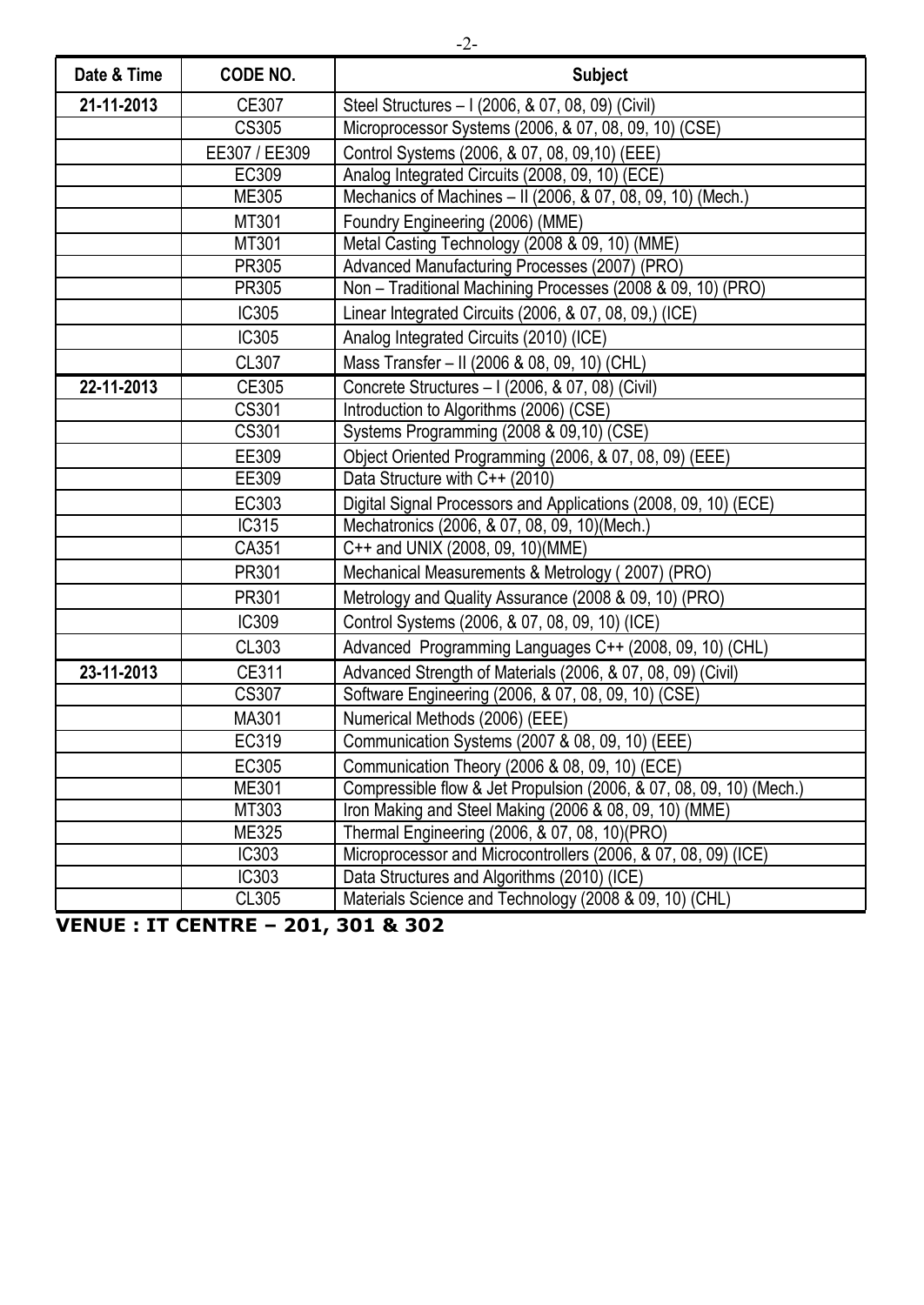### **NATIONAL INSTITUTE OF TECHNOLOGY: TIRUCHIRAPPALLI – 620 015 OFFICE OF THE DEAN (ACADEMIC) B.TECH. DEGREE COURSE VII SEMESTER SUPPLEMENTARY EXAMINATIONS – NOVEMBER 2013 SCHEDULE**

#### **TIME: 9:30 AM TO 12:30 PM**

| <b>Date</b> | CODE NO.              | <b>Subject</b>                                                                                                   |
|-------------|-----------------------|------------------------------------------------------------------------------------------------------------------|
| 18-11-2013  | CE401                 | Structural Analysis - II (2006 & 07)                                                                             |
|             | CE401                 | Matrix Methods of Structural Analysis (2008,09) (CIVIL)                                                          |
|             | CS401                 | Distributed Computing (2006, & 07,08, 09) (CSE)                                                                  |
|             | MB491                 | Management Concepts and Practices (2007 & 08,09) (EEE)                                                           |
|             | EC405                 | Microwave Electronics (2006 & 07, 08, 09) (ECE)                                                                  |
|             | ME403                 | Power Plant Engineering (2006 & 07, 08, 09) (MECH)                                                               |
|             | MT401                 | Ceramic Materials (2006 & 07, 08, 09) (MME)                                                                      |
|             | HM401                 | Industrial Economics (2006 & 07, 08, 09) (PRO)                                                                   |
|             | HM401                 | Industrial Economics (2006 & 07, 08, 09) (ICE)                                                                   |
|             | <b>CL401</b>          | Safety in Chemical Industries (2007 & 08, 09) (CHL)                                                              |
| 19-11-2013  | CE403                 | Transportation Engineering - II (2006, & 07, 08, 09) (CIVIL)                                                     |
|             | CS405                 | Principles of Compiler Design (2005, 06 & 07, 08, 09) (CSE)                                                      |
|             | EE403/EE401           | Industrial Electronics (2006, & 07, 08, 09) (EEE)                                                                |
|             | EC403                 | Fiber Optics Communication (2006 & 07, 08, 09) (ECE)                                                             |
|             | ME405                 | Metrology and Quality Control (2006 & 07, 08, 09) (MECH)                                                         |
|             | MT405                 | Materials Characterisation (2007 & 08, 09) (MME)                                                                 |
|             | PR401                 | Manufacturing Systems Simulation (2006 & 07, 08, 09) (PRO)                                                       |
|             | IC403                 | Analytical Instrumentation (2006 & 07, 08, 09) (ICE)                                                             |
|             | CL403                 | Chemical Process Design and Drawing (2006 & 07, 08, 09) (CHL)                                                    |
| 20-11-2013  | CE405                 | Irrigation and Hydraulic Structures (2006 & 07, 08, 09) (CIVIL)                                                  |
|             | CS403                 | Web Technology (2007 & 08, 09) (CSE)                                                                             |
|             | EE455                 | Power System Operation and Control (2006)(EEE)                                                                   |
|             | EE350                 | Utilization of Electrical Energy (2008, 09)(EEE)                                                                 |
|             | EC401                 | Communication Switching Systems (2007 & 08, 09) (ECE)                                                            |
|             | <b>ME407</b>          | Oil Hydraulics and Pneumatics (2006 & 07, 08, 09) (MECH)                                                         |
|             | MT403                 | Corrosion Engineering (2006 & 07, 08, 09) (MME)                                                                  |
|             | PR403                 | Machine Tool Control & Automats (2006 & 07, 08, 09) (PRO)                                                        |
|             | IC401                 | Logic and Distributed Control Systems (2006 & 07, 08, 09) (ICE)                                                  |
|             | <b>IC457</b>          | Digital Control Systems (2006 & 07, 08)(ICE)                                                                     |
|             | <b>CL405</b>          | Project Engineering (2006 & 07, 08, 09) (CHL)                                                                    |
| 21-11-2013  | CE455                 | Hydrology (2007) (CIVIL)                                                                                         |
|             | HM401                 | Industrial Economics (2009) (civil)                                                                              |
|             | CS407                 | Advanced Computer Architecture (2006 & 07, 08, 09) (CSE)                                                         |
|             | EE453                 | Fuzzy Systems Genetic Algorithms (2006, 08) (EEE)                                                                |
|             | EE403                 | Power System Control Techniques (2007 & 08, 09)                                                                  |
|             | HM401                 | Industrial Economics (2009) (ECE)                                                                                |
|             | HM401                 | Industrial Economics (2007 & 08, 09)( MECH)                                                                      |
|             | MT405<br><b>MB491</b> | Experimental Techniques (2006) (MME)                                                                             |
|             | IC405                 | Management Concepts and Practices (2007 & 08, 09) (MME)<br>Bio Medical Instrumentation (2006 & 07, 08, 09) (ICE) |
|             | CL05                  | Food Technology and Engineering (2006)(CHL)                                                                      |
|             | CL407                 | Transport phenomena (2009)(CHL)                                                                                  |
|             |                       |                                                                                                                  |

(P.T.O.)